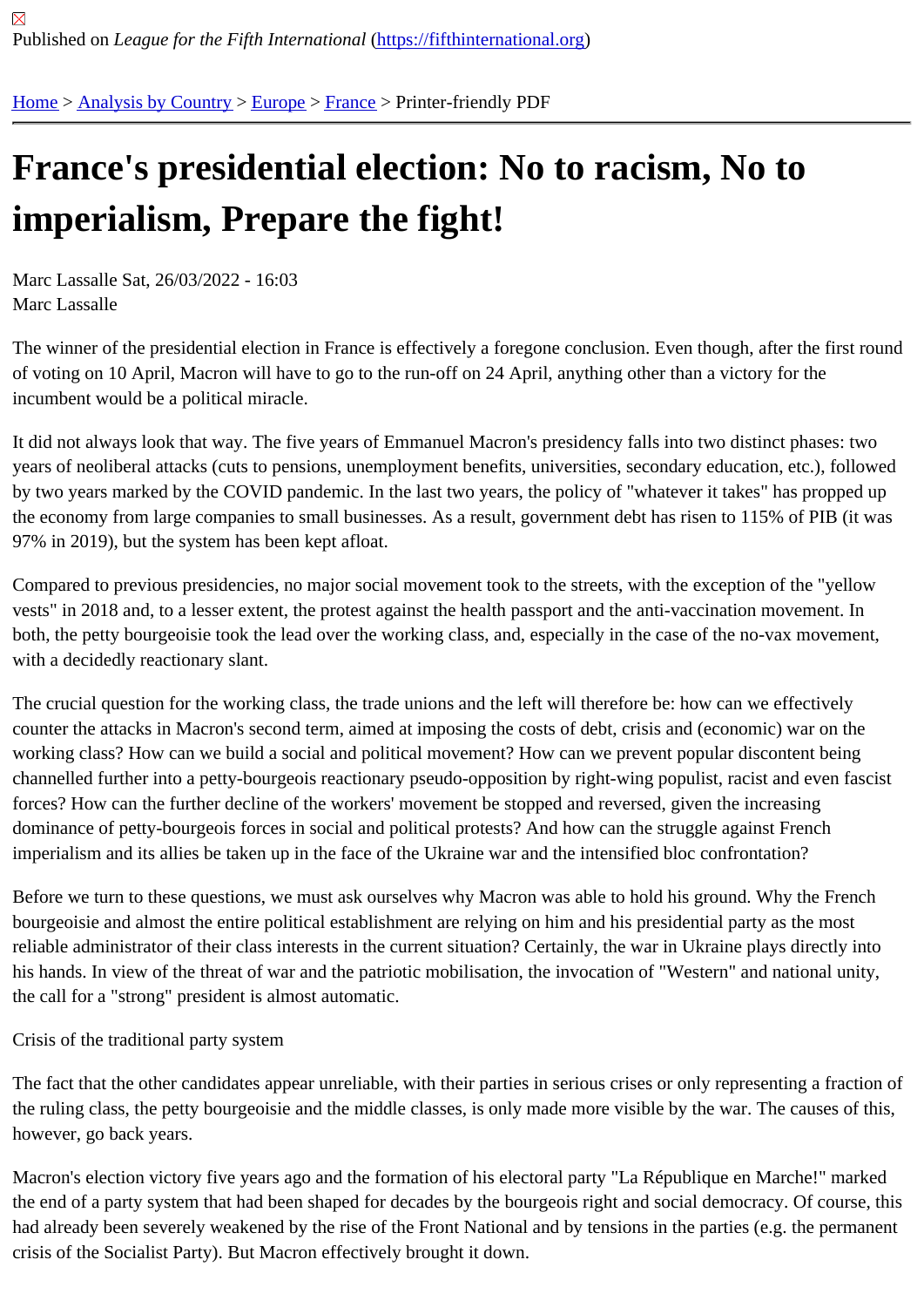No wonder, then, that the candidates of the Socialist Party, Anne Hidalgo, and Les Républicains (The Republicans), the party of the traditional bourgeois camp, Valérie Pecresse, are playing only a supporting role in the election campaign.

The reason is simple: Macron continues to attract many former voters of both the Socialist Party and Les Républicains and appears as the most "credible" candidate to maintain the system. And undoubtedly, from the point of view of the bourgeoisie, he is. During the pandemic and now in the Russian-Ukrainian war, he appears as the best helmsman to protect the interests of French imperialism. His government, composed of ex-PS and ex-LR leaders, is representative of this widespread opinion and in fact integrates large sections of the former Conservative and Socialist Party following.

For many socialist sympathisers, it is the lesser evil compared to the radical right. So much so that Anne Hidalgo, the PS presidential candidate, with 3%, is even trailing the Communist Party candidate (4%) in the polls. The left-wing populist Jean-Luc Mélenchon seems to be the closest alternative to Macron, he is seeking votes with a mixture of social promises and social chauvinism. The more moderate part of the right also supports Macron, while a part is attracted to the extreme right. This explains why Valérie Pecresse is behind both Macron and the extreme right.

## Right-wing danger

No wonder then that the Rassemblement National candidate, Marine Le Pen, looks the most promising challenge to Macron in the polls. The heiress of the Front National, the utterly reactionary creation of Jean-Marie Le Pen, is trying to give herself a "softer" image than in previous campaigns. While her father, a former army officer during the Algerian war, made antisemitic provocations from time to time, Marine Le Pen has focused strictly on anti-immigrant racism and Islamophobia. She tries to appeal to more "moderate" bourgeois or even backward working class voters by softening the tones (e.g. on abortion and same-sex marriage) but keeping the same racist content. Even on economic issues, the promise to leave the Eurozone has disappeared.

Eric Zemmour, a long-time journalist for Le Figaro and a popular guest on talk shows, is the surprise candidate in this election, even though his poll ratings have been falling lately. Strongly supported by Vincent Bolloré, a media magnate who owns several television channels, Zemmour has launched a very aggressive campaign based on obsessively touting a nationalist and xenophobic ideology.

His main campaign theme is the threat of the "great replacement", according to which the real French are being replaced by migrants, mainly of Islamic religion, who bring foreign values into the country. Unemployment, crime, terrorism, France's economic and political decline are blamed on them. While this racist "theory" was until recently the hallmark of a tiny fascist minority, it has quickly become a widespread political concept, influencing even the traditional right-wing party Les Républicains.

Although the ideological gap between Le Pen and Zemmour is small, they pursue different strategies. Marine Le Pen tries to appeal to backward layers of the working class. Thus, at the beginning of the election campaign, she promised to restore pension rights at the age of 60. She promises a wage increase, a reduction in VAT on energy and a comprehensive plan for the hospitals. However, the core of her programme has not changed: "stop uncontrolled immigration", "eradicate Islamic ideology", "security everywhere and for all" are the first and most important measures in her programme.

Zemmour, on the other hand, appeals to other reactionary strata. He is strongly supported by fundamentalist Catholicism (including Opus Dei and the movement against same-sex marriage), openly fascist and identity politics groups. He has links to the more right-wing sector of Les Republicains and is supported by several leading figures in the RN. He hopes to combine these forces into a new party if Marine Le Pen is not elected.

Both Le Pen and Zemmour are suffering at the moment because of the war in Ukraine. Both admire Putin as a strong leader, autocrat and for his defence of "Western civilisation". Marine Le Pen benefited from Russian money in a previous election. In recent days she has had to scrap 1.2 million leaflets with a picture of her shaking hands with Putin.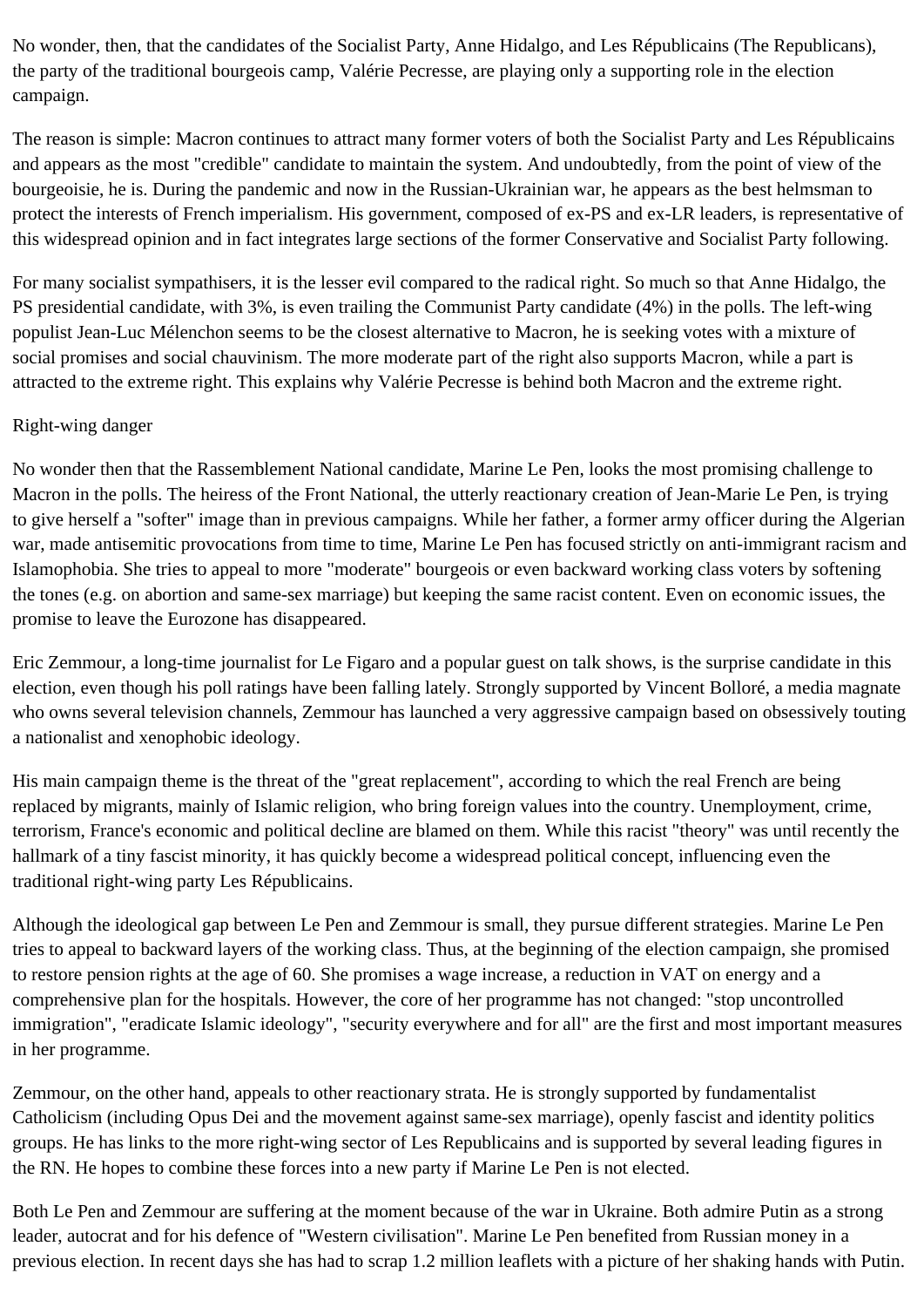Zemmour assured voters a few days before the invasion of Ukraine that Russia would never invade. Even if this plays into Macron's hands and facilitates his re-election, his presidency and the coming attacks will continue to provide fertile ground for right-wing demagogy, agitation and their strengthening as an alleged opposition to the system.

## The "left" and the working class

The fact that Macron's victory is certain and that he will probably be able to enjoy a solid parliamentary majority in the parliamentary elections in June - whether from his own party or the bourgeois "centre" of conservatives, social democrats and greens - and that the right can appear as the only "opposition", is not due to the inner strength of Macron and his movement, but above all to the historical political weakness of the working class.

Of course, important struggles have taken place in recent years, notably among hospital workers and teachers over the chaotic, contradictory and flawed health care policies, a strong but short-lived series of anti-racist demonstrations at the time of the BLM, and more recently a series of labour struggles over wages. The latter are still ongoing in an impressive number of companies: RATP (Paris buses and trams), Lustucru (food), Alsthom (trains), Dassault (fighter planes), BioMérieux (pharmaceuticals).

The rising cost of living and the fact that wages have been locked at a low level for decades while at the same time the profits of the big French companies are reaching record highs easily explains the wave of struggles. Some strikes are successful and in other sectors the bosses are ready to raise wages, but the main unions have so far been unable or unwilling to launch a national campaign on the issue. While wage increases and the environment top the list of issues of general interest, the political scene has been dominated for months by the far-right parties and their racist propaganda against immigration.

This is mainly because the workers' movement itself does not appear as a political factor, as a leading force at the national level. The PS is in a well-deserved death crisis. The CP has been bobbing along for years, effectively subordinating itself to Jean-Luc Mélenchon. His increasingly open turn away from a reformist bourgeois workers' policy towards left populism led to a break with the CP, but its policies did not improve as a result. Mélenchon is now the leading candidate of "the left" with a new movement called Union Populaire. Despite the name, the "Union" unites only him and his friends. The previous electoral alliance, Front de Gauche with PCF and other forces, went down ingloriously.

Its programme is a social-chauvinist, pro-imperialist programme. It juxtaposes progressive reforms with a strong restoration of French imperialism, which is allegedly hindered by the EU and NATO. On the one hand: raising the minimum wage, lowering the retirement age, taxing the rich, ecological planning. On the other, one can read in his programme: "Let us be a great nation", "Industrial and health sovereignty", "For an independent France", "France is a maritime power that ignores itself" - an allusion to France's overseas territories, in reality colonial possessions. And further: "Its economy, its military sovereignty, its geography and above all its scientific and cultural charisma make France a world power". "We must fight the space arms race while ensuring France's sovereignty."

Gone are all references to the working class, the trade unions, the social movements and a transformation of the system. Mélenchon promises to be a new left Bonaparte, ruling over an indeterminate mass of "people".

Even though he is by far the best placed "left" candidate in the polls, he is not a candidate based on the organised workers' movement. His mutation to populism, to a supposedly cross-class "people's" politics, and his increasingly overt nationalism and social-chauvinism illustrate the political and ideological crisis of the working class and the left.

## Radical Left

After 5 years of Macron, the balance of power between the classes has shifted to the disadvantage of the working class, the racially oppressed, the social movements and the left. This also affects the "radical" left.

Three different currents tried to run a candidate in the elections. Two succeeded: Natalie Arthaud of Lutte Ouvrière and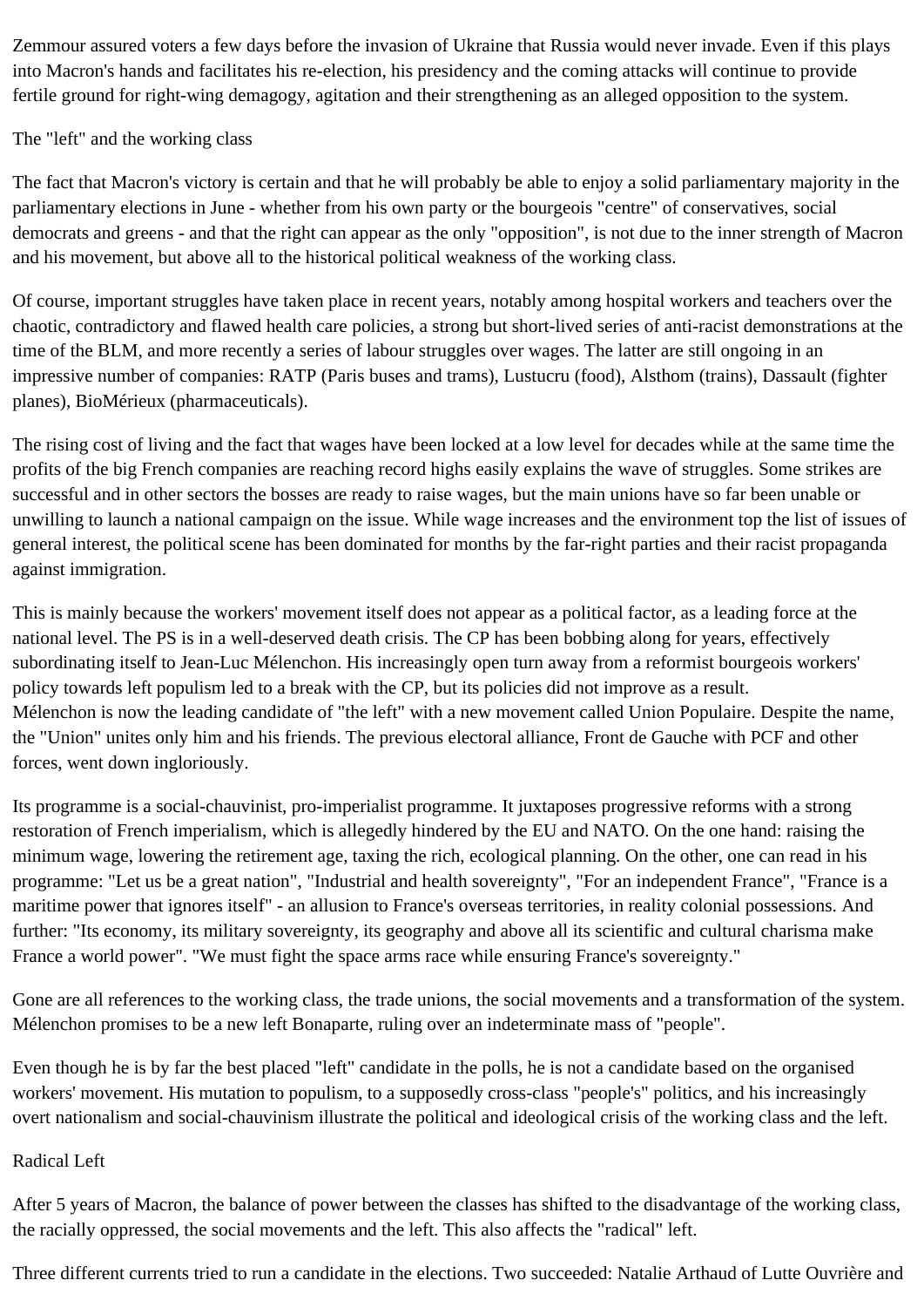Philippe Poutou of the NPA (Nouveau Parti anticapitaliste). Anass Kazib of Révolucion Permanente clearly failed the undemocratic hurdle for participation in the elections, which requires at least 500 signatures of support from mayors.

It is easy to see that the next president will attack the working class. France is losing ground economically and above all industrially to Germany, but also to Italy. Its public debt is high, its trade balance is heavily in the red. The only way for France to keep its status as a medium-sized imperialist power is to shift the debt burden onto the shoulders of the wage-earners, with attacks on pensions, schools, hospitals, wages etc. The coming economic turmoil and the rise in energy costs will require even sharper attacks.

Basically, Arthaud and Poutou (and Kabiz) recognise this. As Nathalie Arthaud puts it, "I'm not running to make electoral promises, but to present a plan of struggle and popularise the crucial demands for tomorrow's struggle."

Unfortunately, much like previous LO campaigns, there is nothing in Lutte Ouvrière's programme that resembles a struggle plan. Rather, it is a wooden list of basic Marxist doctrines, which are absolutely correct in themselves, but are not sufficient to mobilise the masses and show a way forward for their struggles. Instead, LO defers this to the future: "Yes, the future depends on the next revolution of the workers, their ability to overthrow capitalism, expropriate it and take power." In the meantime, there is nothing to do but vote LO and join their ranks.

But even Poutou's programme only goes so far. It has a range of quite correct social and political demands around which the class is to be mobilised - but their connection to the actual situation, to the present situation is missing. The programme reads as if it could have been presented five or ten years ago.

While Kazib's programme formulated many points in clearer language, it suffered, like that of Poutou and Arthaud, from a crucial weakness: it bypassed the question of how the working class, the trade unions, can move forward in the current situation, which essentially defensive. The question of the united front against the attacks, the need to raise demands on the current trade union leaderships are almost completely missing.

This is related to a second problem of the "radical left". The deterioration of the balance of power between the classes, expressed in the fact that all candidates who are based even in a broader sense on the working class (i.e. also those of the CP and PS) as well as the radical left, together are below 10%, is not addressed, in fact it is glossed over. This can be seen in the lack of an analysis of the class character of the yellow vests. Instead, this movement is presented as a real glimmer of hope. Yet the populism as well as the electoral strength of the right among its supporters reflect the pettybourgeois nature of this movement. This is even more evident in the directly reactionary anti-vaccination movement.

For years, the trade unions shaped many social movements in France, but this is no more the case today. The working class as a social force has left the field to the petty bourgeoisie and thus to numerous reactionary, cross-class political concepts.

Therefore, a clear break with this accommodation to populism is necessary - not only with regard to Mélenchon, but also with regard to movement populism. Only then will the struggle against the right-wing danger and its influence stand on firmer ground.

Finally, Russia's invasion of Ukraine has also triggered a huge wave of imperialist propaganda in France, also because France and Macron play a special role within the EU (it is the only nuclear power in the EU) and in diplomatic relations with Putin.

Lutte Ouvrière rightly condemns NATO's role in the region as well as that of France. It rejects any alliance with Macron. The NPA is much less clear. Although it rejects NATO and imperialism, it does not see the struggle over Ukraine primarily as a struggle for the redivision of the world between the great powers.

The NPA here follows the statement of the Fourth International (formerly the United Secretariat) and does not say a word about the role of the extreme right in Ukraine, about the role played by Zelensky and his government in the service of NATO, about the big oligarchs behind him, or about the reactionary policy against the Donbass and the Russophones. The NPA even goes so far as to support the sanctions. "The sanctions imposed on Putin will probably